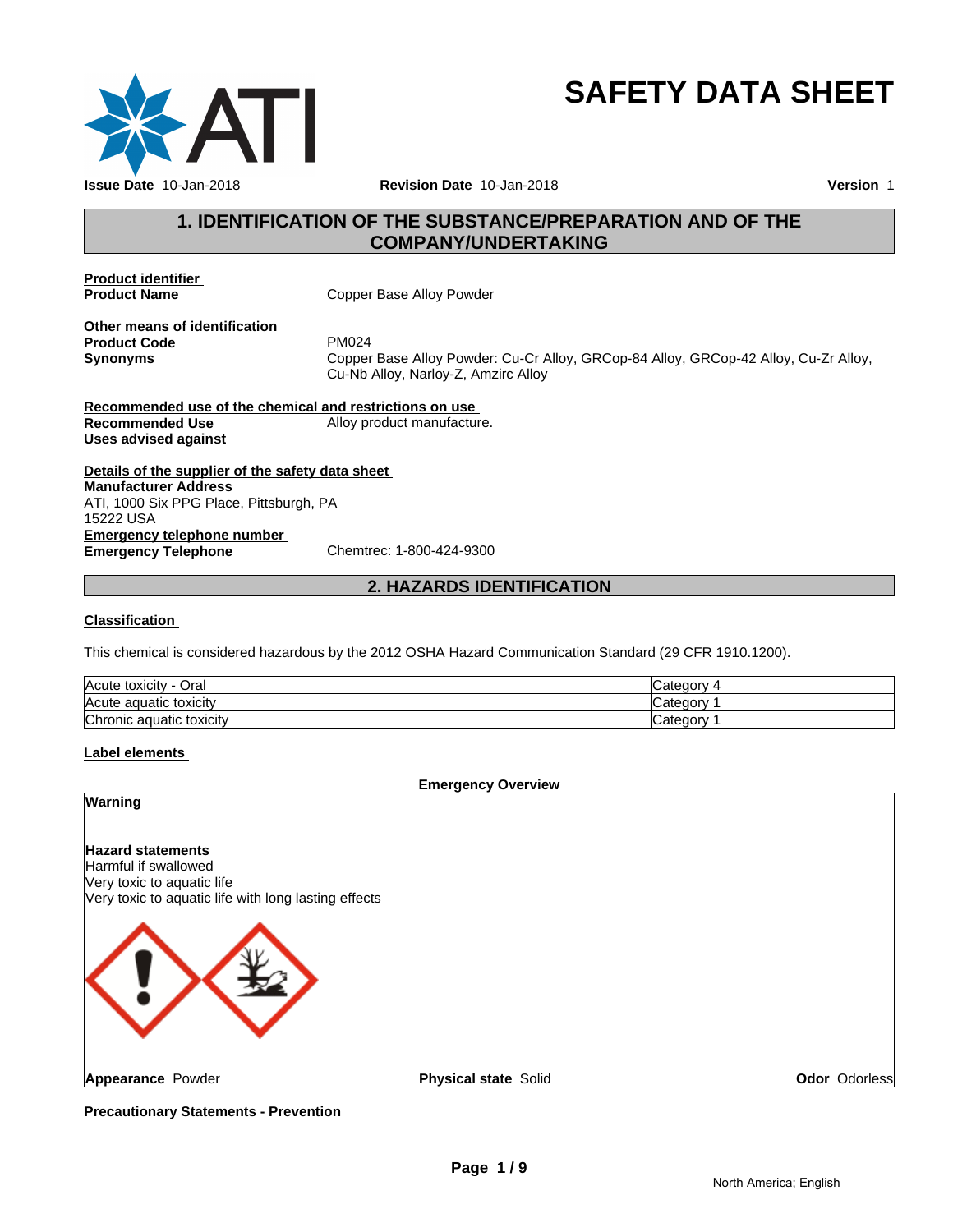Wash hands thoroughly after handling Do not eat, drink or smoke when using this product Avoid release to the environment

IF SWALLOWED: Call a POISON CENTER or doctor/physician if you feel unwell Collect spillage

#### **Precautionary Statements - Disposal**

Dispose of contents/container to an approved waste disposal plant

#### **Hazards not otherwise classified (HNOC)**

Not applicable

#### **Other Information**

When product is subjected to welding, burning, melting, sawing, brazing, grinding, buffing, polishing, or other similar heat-generating processes, the following potentially hazardous airborne particles and/or fumes may be generated:: Hexavalent Chromium (Chromium VI) may cause lung, nasal, and/or sinus cancer.

Zinc, copper, magnesium, or cadmium fumes may cause metal fumes fever.

# **3. COMPOSITION/INFORMATION ON INGREDIENTS**

**Synonyms** Copper Base Alloy Powder: Cu-Cr Alloy, GRCop-84 Alloy, GRCop-42 Alloy, Cu-Zr Alloy, Cu-Nb Alloy, Narloy-Z, Amzirc Alloy.

| <b>Chemical Name</b> | CAS No.   | Weight-%     |
|----------------------|-----------|--------------|
| Copper               | 7440-50-8 | $70 - 99.85$ |
| Chromium             | 7440-47-3 | $0 - 27$     |
| Niobium (Columbium)  | 7440-03-1 | 0 - 9        |
| Silver               | 7440-22-4 | 0 - 3        |
| Zirconium            | 7440-67-7 | $0 - 0.5$    |
|                      |           |              |

# **4. FIRST AID MEASURES**

| First aid measures  |                                                                                                                                                        |
|---------------------|--------------------------------------------------------------------------------------------------------------------------------------------------------|
| Eye contact         | In the case of particles coming in contact with eyes during processing, treat as with any<br>foreign object.                                           |
| <b>Skin Contact</b> | None under normal use conditions.                                                                                                                      |
| <b>Inhalation</b>   | If excessive amounts of smoke, fume, or particulate are inhaled during processing, remove<br>to fresh air and consult a qualified health professional. |
| Ingestion           | IF SWALLOWED: Call a POISON CENTER or doctor/physician if you feel unwell.                                                                             |
|                     | Most important symptoms and effects, both acute and delayed                                                                                            |
| <b>Symptoms</b>     | May cause acute gastrointestinal effects if swallowed.                                                                                                 |
|                     | Indication of any immediate medical attention and special treatment needed                                                                             |
| Note to physicians  | Treat symptomatically.                                                                                                                                 |
|                     | <b>5. FIRE-FIGHTING MEASURES</b>                                                                                                                       |

#### **Suitable extinguishing media**

Product not flammable in the form as distributed, flammable as finely divided particles or pieces resulting from processing of this product.

**Small Fire** Smother with salt (NaCl) or class D dry powder fire extinguisher.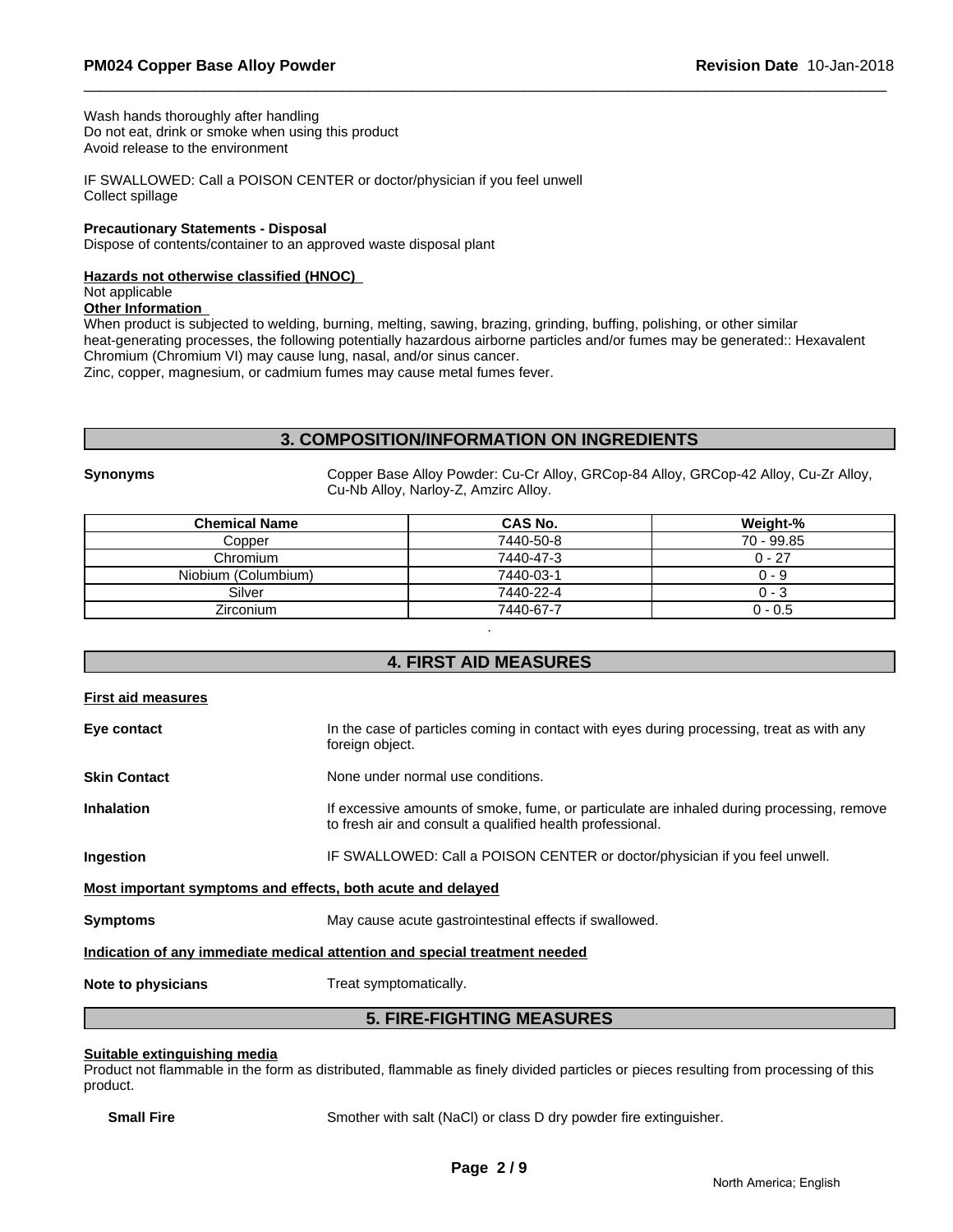| <b>Large Fire</b> | Isolate fire and allow to burn out.                                                                                                                                                                                                        |
|-------------------|--------------------------------------------------------------------------------------------------------------------------------------------------------------------------------------------------------------------------------------------|
|                   | <b>Unsuitable extinguishing media</b> Do not spray water on burning metal as an explosion may occur. This explosive<br>characteristic is caused by the hydrogen and steam generated by the reaction of water with<br>the burning material. |

#### **Specific hazards arising from the chemical**

Intense heat. Very fine, high surface area material resulting from processing this product may ignite spontaneously at room temperature. WARNING: Fine particles of this product may form combustible dust-air mixtures. Keep particles away from all ignition sources including heat, sparks, and flame. Prevent dust accumulations to minimize combustible dust hazard.

**Hazardous combustion products**Hexavalent Chromium (Chromium VI) may cause lung, nasal, and/or sinus cancer. Zinc, copper, magnesium, or cadmium fumes may cause metal fumes fever.

**Explosion data Sensitivity to Mechanical Impact** None. **Sensitivity to Static Discharge** None.

#### **Protective equipment and precautions for firefighters**

Firefighters should wear self-contained breathing apparatus and full firefighting turnout gear.

# **6. ACCIDENTAL RELEASE MEASURES**

|                                                              | <b>Personal precautions, protective equipment and emergency procedures</b>                                                                                                                                                                                                                                                                                                                                         |  |  |  |
|--------------------------------------------------------------|--------------------------------------------------------------------------------------------------------------------------------------------------------------------------------------------------------------------------------------------------------------------------------------------------------------------------------------------------------------------------------------------------------------------|--|--|--|
| <b>Personal precautions</b>                                  | Use personal protective equipment as required.                                                                                                                                                                                                                                                                                                                                                                     |  |  |  |
| For emergency responders                                     | Use personal protective equipment as required. Follow Emergency Response Guidebook,<br>Guide No. 171, EXCEPT for FIRE follow Emergency Response Guidebook, Guide No. 170.                                                                                                                                                                                                                                          |  |  |  |
| <b>Environmental precautions</b>                             |                                                                                                                                                                                                                                                                                                                                                                                                                    |  |  |  |
| <b>Environmental precautions</b>                             | Collect spillage to prevent release to the environment.                                                                                                                                                                                                                                                                                                                                                            |  |  |  |
| Methods and material for containment and cleaning up         |                                                                                                                                                                                                                                                                                                                                                                                                                    |  |  |  |
| <b>Methods for containment</b>                               | Prevent further leakage or spillage if safe to do so.                                                                                                                                                                                                                                                                                                                                                              |  |  |  |
| Methods for cleaning up                                      | Sweep or shovel material into dry containers. Avoid creating uncontrolled dust.                                                                                                                                                                                                                                                                                                                                    |  |  |  |
|                                                              | 7. HANDLING AND STORAGE                                                                                                                                                                                                                                                                                                                                                                                            |  |  |  |
| <b>Precautions for safe handling</b>                         |                                                                                                                                                                                                                                                                                                                                                                                                                    |  |  |  |
| Advice on safe handling                                      | Very fine, high surface area material resulting from grinding, buffing, polishing, or similar<br>processes of this product may ignite spontaneously at room temperature. WARNING: Fine<br>particles of this product may form combustible dust-air mixtures. Keep particles away from<br>all ignition sources including heat, sparks, and flame. Prevent dust accumulations to<br>minimize combustible dust hazard. |  |  |  |
| Conditions for safe storage, including any incompatibilities |                                                                                                                                                                                                                                                                                                                                                                                                                    |  |  |  |
| <b>Storage Conditions</b>                                    | Keep away from heat, sparks, flame and other sources of ignition (i.e., pilot lights, electric<br>motors and static electricity).                                                                                                                                                                                                                                                                                  |  |  |  |
| Incompatible materials                                       | Dissolves in hydrofluoric acid.                                                                                                                                                                                                                                                                                                                                                                                    |  |  |  |

# **8. EXPOSURE CONTROLS/PERSONAL PROTECTION**

**Control parameters**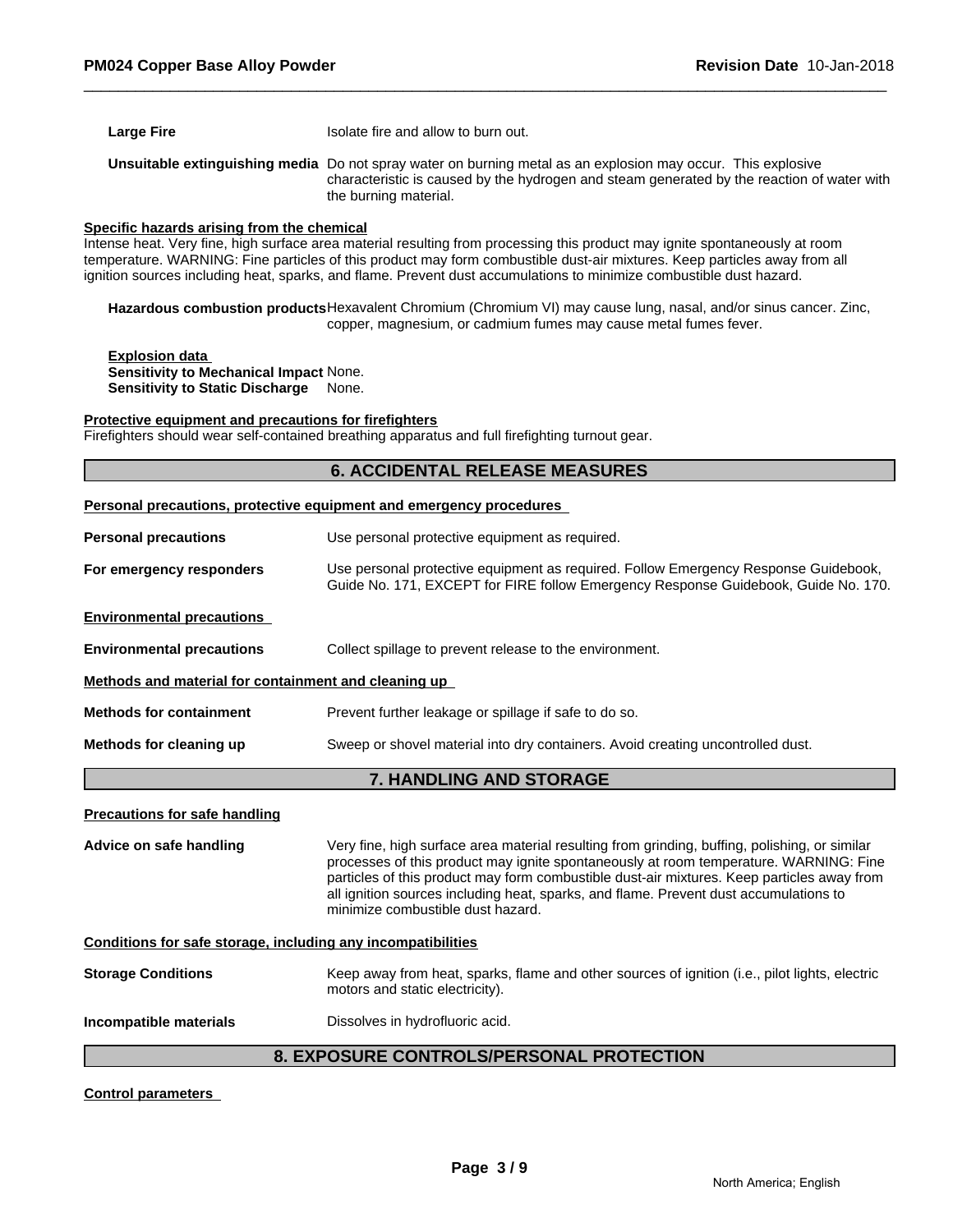### **Exposure Guidelines**

| <b>Chemical Name</b> | <b>ACGIH TLV</b>                                           | <b>OSHA PEL</b>                                                        |
|----------------------|------------------------------------------------------------|------------------------------------------------------------------------|
| Copper               | TWA: $0.2 \text{ mg/m}^3$ fume TWA: 1 mg/m <sup>3</sup> Cu | TWA: $0.1 \text{ mg/m}^3$ fume                                         |
| 7440-50-8            | dust and mist                                              | TWA: 1 $mq/m3$ dust and mist                                           |
| Chromium             | TWA: $0.5$ mg/m <sup>3</sup>                               | TWA: 1 $mq/m3$                                                         |
| 7440-47-3            |                                                            |                                                                        |
| Niobium (Columbium)  |                                                            |                                                                        |
| 7440-03-1            |                                                            |                                                                        |
| Silver               | TWA: $0.1 \text{ mg/m}^3$ dust and fume                    | TWA: $0.01 \text{ mg/m}^3$                                             |
| 7440-22-4            |                                                            |                                                                        |
| <b>Zirconium</b>     | STEL: 10 mg/m <sup>3</sup> STEL: 10 mg/m <sup>3</sup> Zr   | TWA: $5 \text{ mg/m}^3$ Zr                                             |
| 7440-67-7            | TWA: 5 mg/m <sup>3</sup> TWA: 5 mg/m <sup>3</sup> Zr       | (vacated) STEL: 10 mg/m <sup>3</sup> (vacated) STEL:<br>10 mg/m $3$ Zr |

# **Appropriate engineering controls**

**Engineering Controls** Avoid generation of uncontrolled particles.

### **Individual protection measures, such as personal protective equipment**

| <b>Eye/face protection</b>            | When airborne particles may be present, appropriate eye protection is recommended. For<br>example, tight-fitting goggles, foam-lined safety glasses or other protective equipment that<br>shield the eyes from particles.                                                                                                                                                       |
|---------------------------------------|---------------------------------------------------------------------------------------------------------------------------------------------------------------------------------------------------------------------------------------------------------------------------------------------------------------------------------------------------------------------------------|
| Skin and body protection              | Fire/flame resistant/retardant clothing may be appropriate during hot work with the product.<br>Wear protective gloves.                                                                                                                                                                                                                                                         |
| <b>Respiratory protection</b>         | When particulates/fumes/gases are generated and if exposure limits are exceeded or<br>irritation is experienced, proper approved respiratory protection should be worn.<br>Positive-pressure supplied air respirators may be required for high airborne contaminant<br>concentrations. Respiratory protection must be provided in accordance with current local<br>regulations. |
| <b>General Hygiene Considerations</b> | Handle in accordance with good industrial hygiene and safety practice.                                                                                                                                                                                                                                                                                                          |

# **9. PHYSICAL AND CHEMICAL PROPERTIES**

# **Information on basic physical and chemical properties**

| <b>Physical state</b>            | Solid                              |                                                 |                                                   |
|----------------------------------|------------------------------------|-------------------------------------------------|---------------------------------------------------|
| Appearance                       | Powder                             | Odor                                            | Odorless                                          |
| <b>Color</b>                     | copper yellow                      | Odor threshold                                  | Not applicable                                    |
|                                  | Values                             | Remarks • Method                                |                                                   |
| <b>Property</b><br>рH            |                                    |                                                 |                                                   |
| Melting point/freezing point     | No information available / 2220 °F |                                                 |                                                   |
| Boiling point / boiling range    |                                    |                                                 |                                                   |
| <b>Flash point</b>               |                                    |                                                 |                                                   |
| <b>Evaporation rate</b>          |                                    | Not applicable                                  |                                                   |
| Flammability (solid, gas)        |                                    |                                                 | Product not flammable in the form as distributed. |
|                                  |                                    | flammable as finely divided particles or pieces |                                                   |
|                                  |                                    | resulting from processing of this product       |                                                   |
| <b>Flammability Limit in Air</b> |                                    |                                                 |                                                   |
| <b>Upper flammability limit:</b> |                                    |                                                 |                                                   |
| Lower flammability limit:        |                                    |                                                 |                                                   |
| Vapor pressure                   |                                    | Not applicable                                  |                                                   |
| Vapor density                    |                                    | Not applicable                                  |                                                   |
| <b>Specific Gravity</b>          | $7.63 - 8.9$                       |                                                 |                                                   |
| <b>Water solubility</b>          | Insoluble                          | Insoluble                                       |                                                   |
| Solubility in other solvents     |                                    | Not applicable                                  |                                                   |
| <b>Partition coefficient</b>     |                                    | Not applicable                                  |                                                   |
| <b>Autoignition temperature</b>  | $\overline{\phantom{a}}$           | Not applicable                                  |                                                   |
|                                  |                                    |                                                 |                                                   |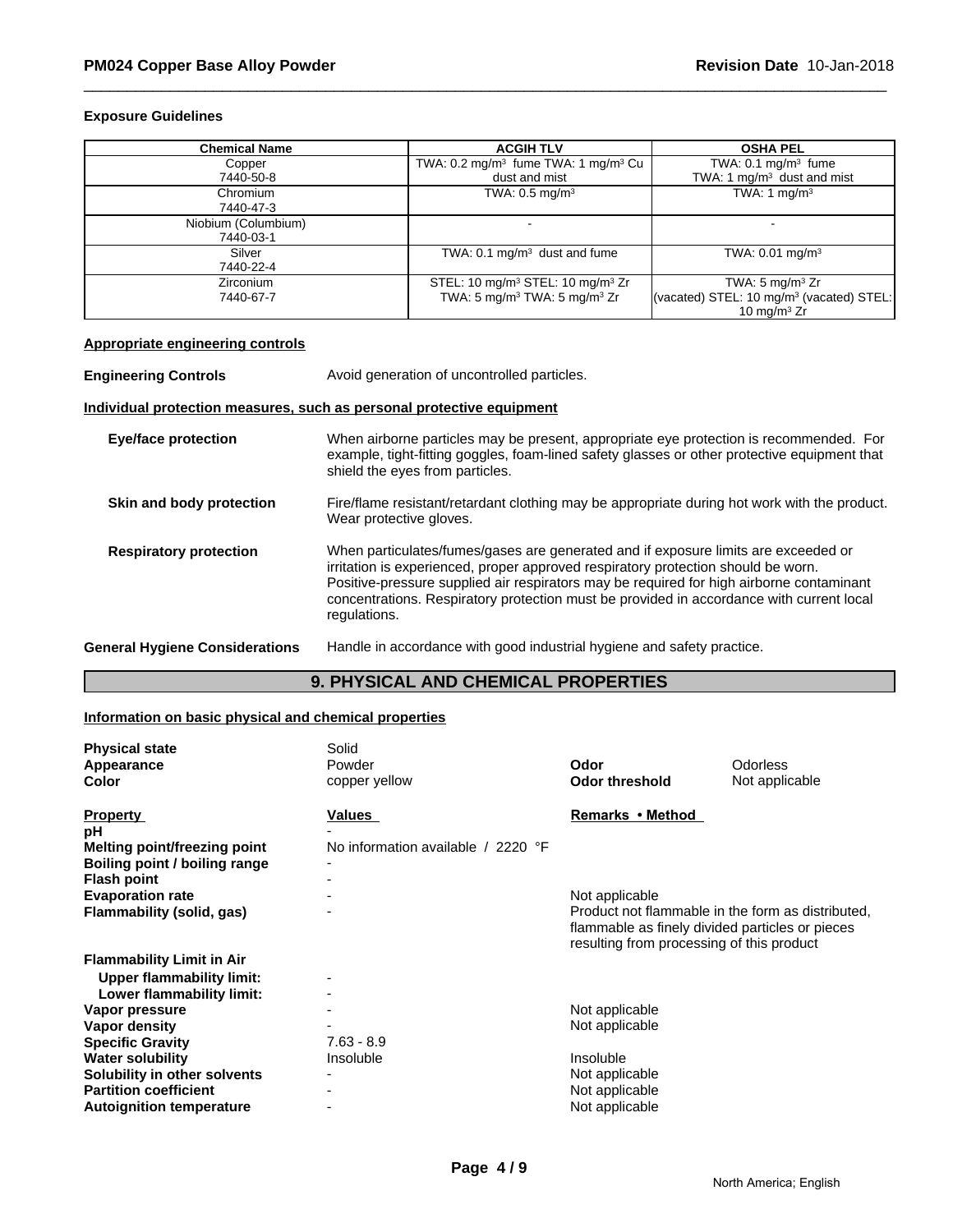| <b>Decomposition temperature</b><br><b>Kinematic viscosity</b><br><b>Dynamic viscosity</b><br><b>Explosive properties</b><br><b>Oxidizing properties</b> | $\overline{\phantom{0}}$<br>Not applicable<br>Not applicable | Not applicable<br>Not applicable<br>Not applicable |
|----------------------------------------------------------------------------------------------------------------------------------------------------------|--------------------------------------------------------------|----------------------------------------------------|
| <b>Other Information</b>                                                                                                                                 |                                                              |                                                    |
| Softening point<br><b>Molecular weight</b><br><b>VOC Content (%)</b><br><b>Density</b><br><b>Bulk density</b>                                            | -<br>Not applicable<br>-                                     |                                                    |

# **10. STABILITY AND REACTIVITY**

**Reactivity**  Not applicable

#### **Chemical stability**

Stable under normal conditions.

#### **Possibility of Hazardous Reactions**

None under normal processing.

Hazardous polymerization Hazardous polymerization does not occur.

#### **Conditions to avoid**

Dust formation and dust accumulation;

#### **Incompatible materials**

Dissolves in hydrofluoric acid.

#### **Hazardous Decomposition Products**

When product is subjected to welding, burning, melting, sawing, brazing, grinding, buffing, polishing, or other similar heat-generating processes, the following potentially hazardous airborne particles and/or fumes may be generated:. Hexavalent Chromium (Chromium VI) may cause lung, nasal, and/or sinus cancer.

# **11. TOXICOLOGICAL INFORMATION**

#### **Information on likely routes of exposure**

#### **Product Information**

| <b>Inhalation</b>   | Product not classified. |
|---------------------|-------------------------|
| Eye contact         | Product not classified. |
| <b>Skin Contact</b> | Product not classified. |
| Ingestion           | Harmful if swallowed.   |

| <b>Chemical Name</b>             | Oral LD50           | Dermal LD50       | <b>Inhalation LC50</b>   |
|----------------------------------|---------------------|-------------------|--------------------------|
| Copper<br>7440-50-8              | 481 mg/kg bw        | $>$ 2000 mg/kg bw | $>5.11$ mg/L             |
| Chromium<br>7440-47-3            | $>$ 3400 mg/kg bw   |                   | $> 5.41$ mg/L            |
| Niobium (Columbium)<br>7440-03-1 | $> 10,000$ mg/kg bw | > 2000 mg/kg bw   | $\overline{\phantom{0}}$ |
| Silver<br>7440-22-4              | 2000                |                   |                          |
| <b>Zirconium</b>                 | $> 5000$ mg/kg bw   |                   | $>4.3$ mg/L              |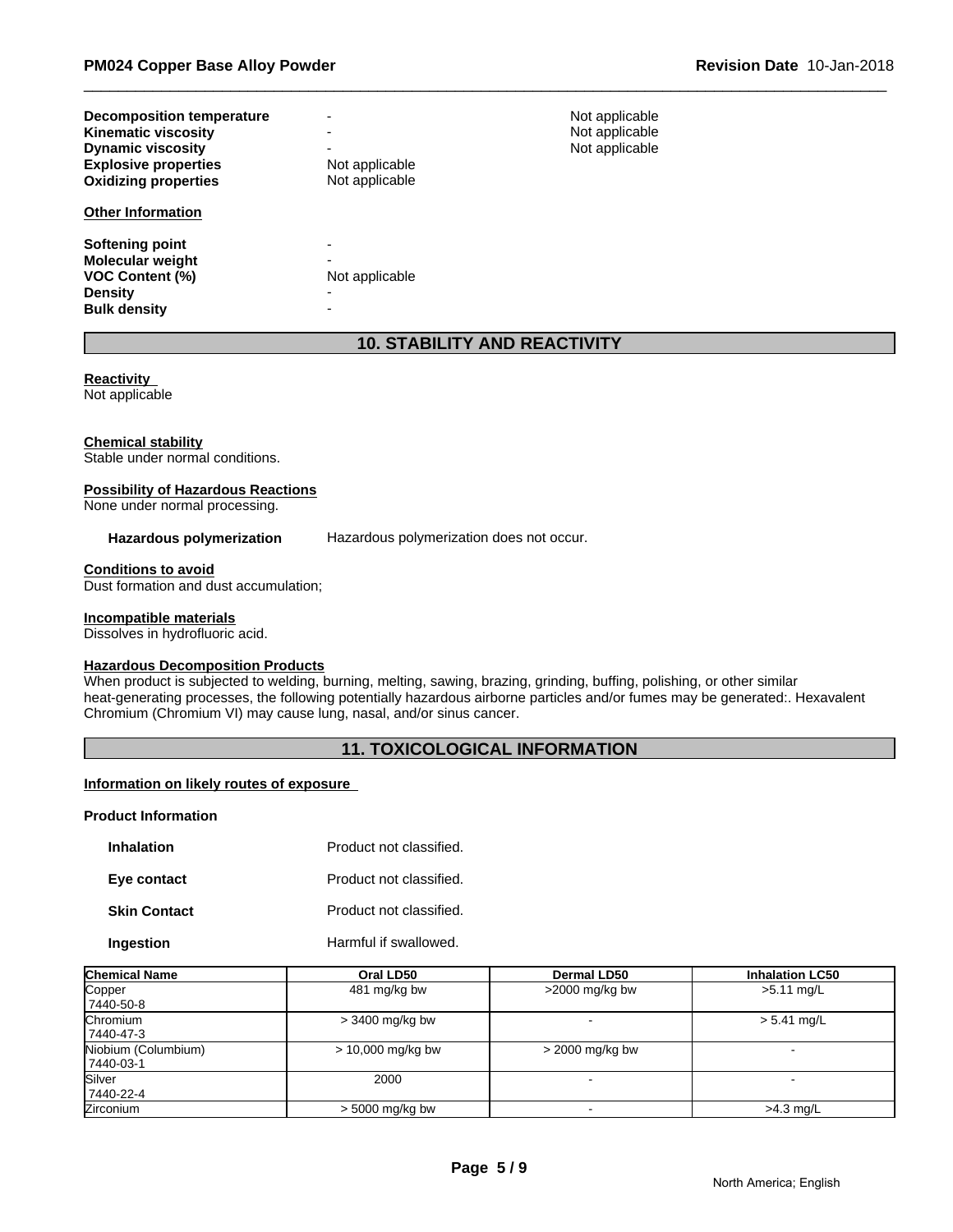7440-67-7

#### **Information on toxicological effects**

**Symptoms** May cause acute gastrointestinal effects if swallowed.

# **Delayed and immediate effects as well as chronic effects from short and long-term exposure**

| <b>Acute toxicity</b>             | Harmful if swallowed.   |
|-----------------------------------|-------------------------|
| <b>Skin corrosion/irritation</b>  | Product not classified. |
| Serious eye damage/eye irritation | Product not classified. |
| <b>Sensitization</b>              | Product not classified. |
| <b>Germ cell mutagenicity</b>     | Product not classified. |
| Carcinogenicity                   | Product not classified. |

| <b>Chemical</b><br>.<br>∣ Name | <b>ACGIH</b> | <b>IARC</b> | NITO<br>. . | OCDA<br>∪ə⊓r |
|--------------------------------|--------------|-------------|-------------|--------------|
| <b>Chromium</b>                |              | Group       |             |              |
| $17440 - 47$ - $\sigma$        |              |             |             |              |

| <b>Reproductive toxicity</b>    | Product not classified. |
|---------------------------------|-------------------------|
| <b>STOT - single exposure</b>   | Product not classified. |
| <b>STOT - repeated exposure</b> | Product not classified. |
| <b>Aspiration hazard</b>        | Product not classified. |

# **12. ECOLOGICAL INFORMATION**

This product contains a chemical which is listed as a severe marine pollutant according to DOT.

#### **Ecotoxicity**

This product as shipped is classified for aquatic chronic toxicity. This product as shipped is classified for aquatic acute toxicity.

| <b>Chemical Name</b> | Algae/aquatic plants          | <b>Fish</b>                 | <b>Toxicity to</b>              | <b>Crustacea</b>              |
|----------------------|-------------------------------|-----------------------------|---------------------------------|-------------------------------|
|                      |                               |                             | microorganisms                  |                               |
| Copper               | The 72 h EC50 values of       | The 96-hr LC50 for          | The 24 h NOEC of copper         | The 48 h LC50 values for      |
| 7440-50-8            | copper chloride to            | Pimephales promelas         | chloride for activated sludge   | Daphnia magna exposed to      |
|                      | Pseudokirchneriella           | exposed to Copper sulfate   | ranged from 0.32 to 0.64 mg     | copper in natural water       |
|                      | subcapitata ranged between    | ranged from 256.2 to 38.4   | of Cu/L.                        | ranged between 33.8 µg/L      |
|                      | 30 µg/L (pH 7.02, hardness    | ug/L with water hardness    |                                 | $(pH 6.1,$ hardness 12.4 mg/L |
|                      | 250 mg/L CaCO3, DOC 1.95      | increasing from 45 to 255.7 |                                 | CaCO3, DOC 2.34 mg/L)         |
|                      | mg/L) and 824 µg/L (pH        | $mg/L$ .                    |                                 | and 792 µg/L (pH 7.35,        |
|                      | 6.22, hardness 100 mg/L       |                             |                                 | hardness 139.7 mg/L           |
|                      | CaCO3, DOC 15.8 mg/L).        |                             |                                 | CaCO3, DOC 22.8 mg/L).        |
| Chromium             |                               |                             |                                 |                               |
| 7440-47-3            |                               |                             |                                 |                               |
| Niobium (Columbium)  |                               |                             |                                 | ۰                             |
| 7440-03-1            |                               |                             |                                 |                               |
| Silver               | The 24 h EC10 of silver       | The 96 h LC50 of silver     | The 13.3 min NOEC of silver     | The 48 h LC50 of silver       |
| 7440-22-4            | nitrate to Pseudokirchnerella | nitrate to Pimephales       | nitrate for nitrifying bacteria | nitrate to Daphnia magna      |
|                      | subcapitata was 0.41 µg of    | promelas was 1.2 µg of Ag/L | was 0.025 mg Ag/L.              | was between 0.18 and 0.26     |
|                      | Ag/L.                         |                             |                                 | $\mu$ g of Ag/L.              |
| <b>Zirconium</b>     | The 14 d NOEC of zirconium    | The 96 h LL50 of zirconium  |                                 | The 48 h EC50 of zirconium    |
| 7440-67-7            | dichloride oxide to Chlorella | to Danio rerio was greater  |                                 | dioxide to Daphnia magna      |
|                      | vulgaris was greater than     | than 74.03 mg/L.            |                                 | was greater than 74.03 mg     |
|                      | 102.5 mg of Zr/L.             |                             |                                 | of Zr/L.                      |

### **Persistence and degradability**

### **Bioaccumulation**

.

.

# **Other adverse effects**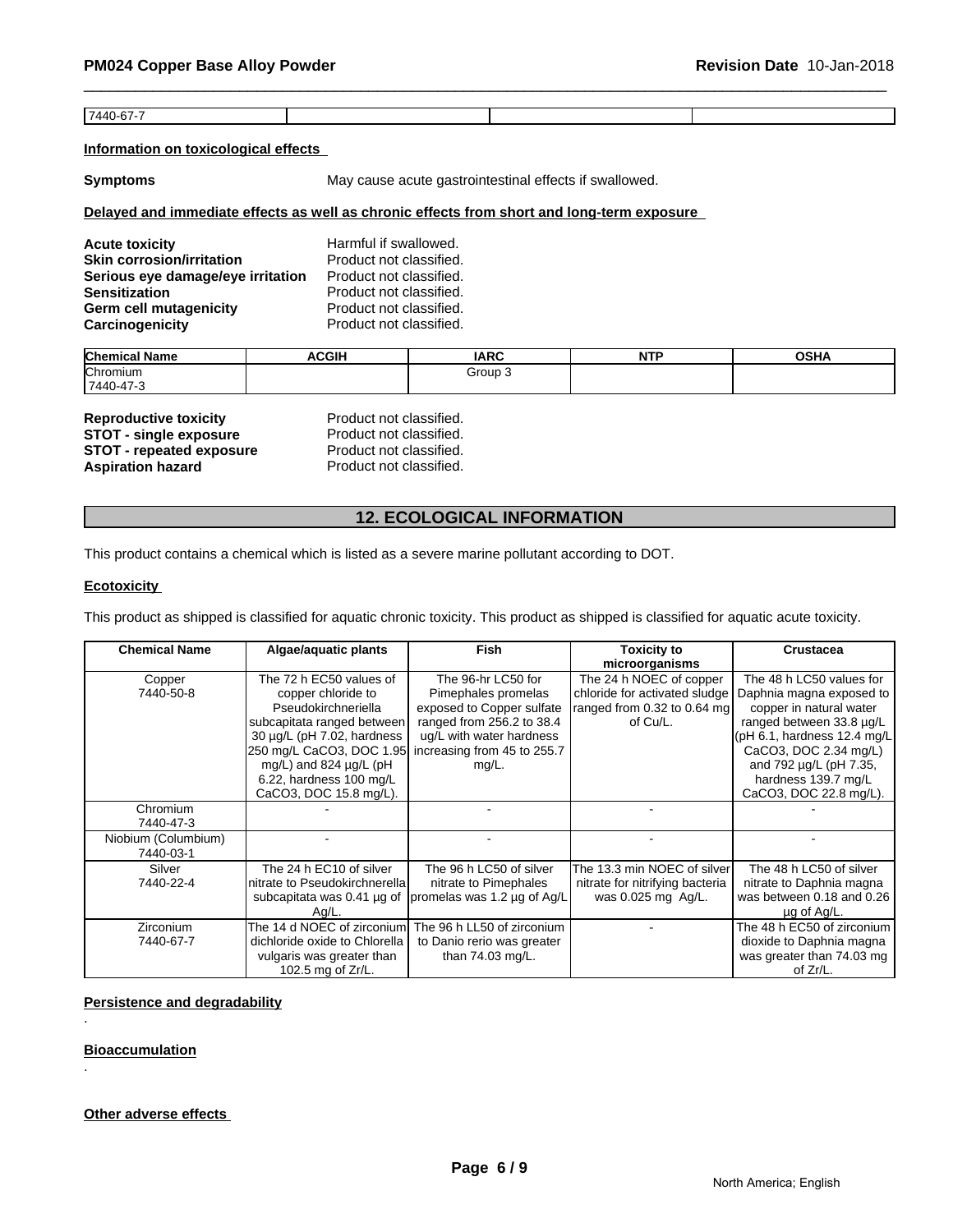# **13. DISPOSAL CONSIDERATIONS**

#### **Waste treatment methods**

**Disposal of wastes** Disposal should be in accordance with applicable regional, national and local laws and regulations.

**Contaminated packaging** Disposal should be in accordance with applicable regional, national and local laws and regulations.

| <b>Chemical Name</b> | <b>RCRA - D Series Wastes</b> |
|----------------------|-------------------------------|
| Chromium             | 5.0 mg/L regulatory level     |
| 7440-47-3            |                               |
| Silver               | 5.0 mg/L regulatory level     |
| 7440-22-4            |                               |

This product contains one or more substances that are listed with the State of California as a hazardous waste.

# **14. TRANSPORT INFORMATION**

| DOT                                              | Regulated per 49 CFR, if transported in bulk or by vessel or if quantity with particles smaller<br>than 100 micrometers (0.004 inches) in an individual package equals or exceeds the<br>reportable quantity (RQ) of 5000 pounds of chromium, 5000 pounds of copper, 100 pounds<br>of nickel. |
|--------------------------------------------------|-----------------------------------------------------------------------------------------------------------------------------------------------------------------------------------------------------------------------------------------------------------------------------------------------|
| Proper shipping name                             | UN/ID No. 3077 Environmentally hazardous substance, solid, n.o.s. (copper silver alloy<br>powder) [include ", RQ" if RQ is exceeded]                                                                                                                                                          |
| <b>Hazard Class</b>                              |                                                                                                                                                                                                                                                                                               |
| <b>Packing Group</b>                             | Ш                                                                                                                                                                                                                                                                                             |
| <b>Reportable Quantity (RQ)</b>                  | "(, RQ)", if quantity with particles smaller than 100 micrometers (0.004 inches) in an<br>individual package equals or exceeds the Reportable Quantity (RQ) of 5000 pounds of<br>chromium, 5000 pounds of copper, or 100 pounds of nickel.                                                    |
| <b>Special Provisions</b>                        | 8, 146, 335, A112, B54, IB8, IP3, N20, T1, TP33                                                                                                                                                                                                                                               |
| <b>Marine pollutant</b>                          | This product contains a chemical which is listed as a severe marine pollutant according to<br>DOT.                                                                                                                                                                                            |
| <b>Description</b>                               | Copper silver metal powder                                                                                                                                                                                                                                                                    |
| <b>Emergency Response Guide</b><br><b>Number</b> | Follow Emergency Response Guidebook, Guide No. 171, EXCEPT for FIRE follow<br>Emergency Response Guidebook, Guide No. 170                                                                                                                                                                     |
|                                                  |                                                                                                                                                                                                                                                                                               |

# **15. REGULATORY INFORMATION**

| <b>International Inventories</b> |                   |
|----------------------------------|-------------------|
| <b>TSCA</b>                      | Complies          |
| <b>DSL/NDSL</b>                  | Complies          |
| <b>EINECS/ELINCS</b>             | Complies          |
| <b>ENCS</b>                      | Complies          |
| <b>IECSC</b>                     | Complies          |
| <b>KECL</b>                      | Complies          |
| <b>PICCS</b>                     | <b>Not Listed</b> |
| <b>AICS</b>                      | Complies          |

# **Legend:**

 **TSCA** - United States Toxic Substances Control Act Section 8(b) Inventory

 **DSL/NDSL** - Canadian Domestic Substances List/Non-Domestic Substances List

 **EINECS/ELINCS** - European Inventory of Existing Chemical Substances/European List of Notified Chemical Substances

 **ENCS** - Japan Existing and New Chemical Substances

 **IECSC** - China Inventory of Existing Chemical Substances

 **KECL** - Korean Existing and Evaluated Chemical Substances

 **PICCS** - Philippines Inventory of Chemicals and Chemical Substances

 **AICS** - Australian Inventory of Chemical Substances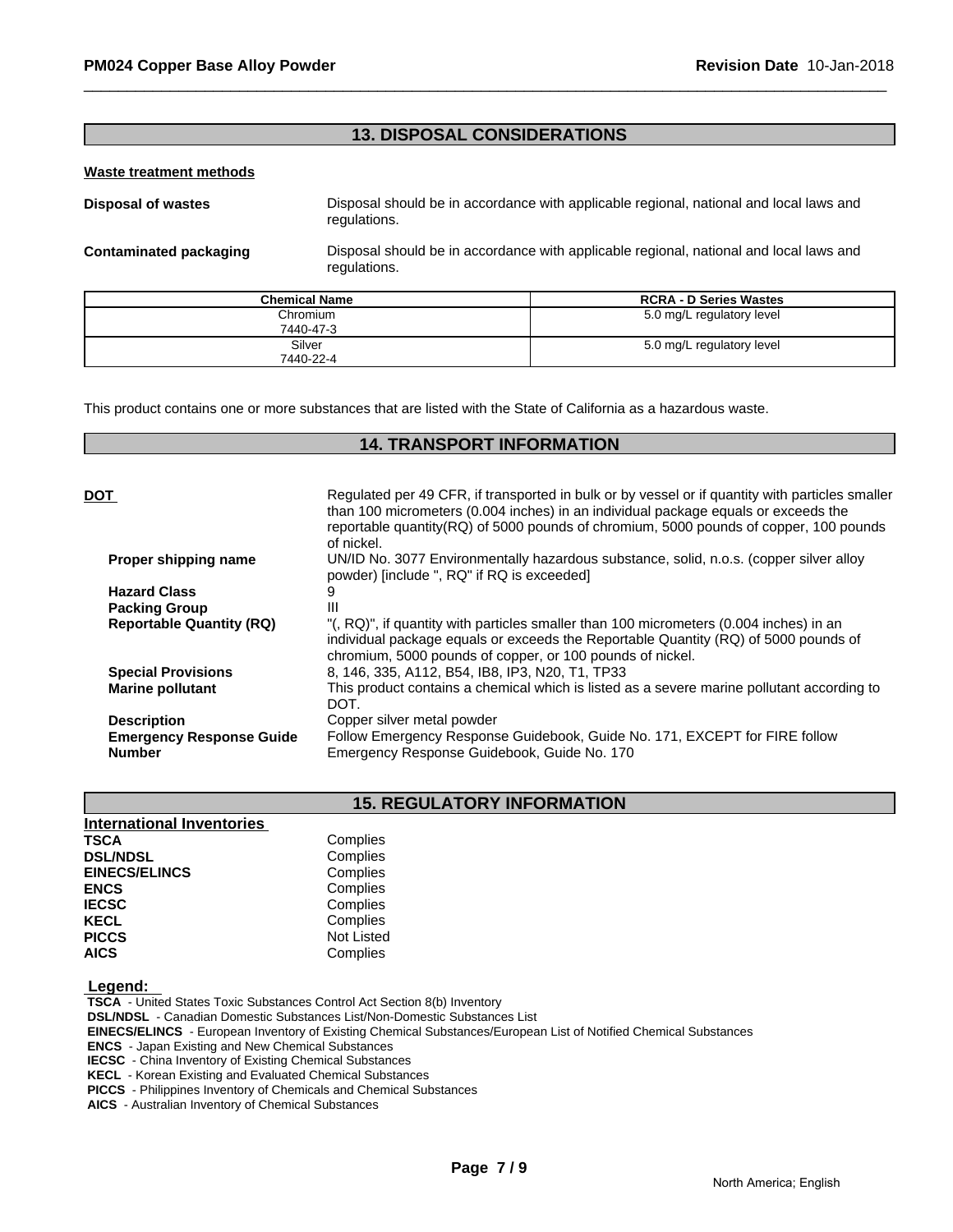# **US Federal Regulations**

#### **SARA 313**

Section 313 of Title III of the Superfund Amendments and Reauthorization Act of 1986 (SARA). This product contains a chemical or chemicals which are subject to the reporting requirements of the Act and Title 40 of the Code of Federal Regulations, Part 372:

| <b>Chemical Name</b>         | <b>CAS No.</b> | Weight-%        | <b>SARA 313</b><br>⋅ Threshold Values % |
|------------------------------|----------------|-----------------|-----------------------------------------|
| Copper -<br>7440-50-8        | 7440-50-8      | 99.85 - ر<br>70 | $\cdot \cdot$                           |
| <b>Chromium</b><br>7440-47-3 | 7440-47-3      |                 |                                         |
| Silver<br>7440-22-4          | 7440-22-4      |                 | ن ا                                     |

#### **SARA 311/312 Hazard Categories**

| Acute health hazard               | Yes |
|-----------------------------------|-----|
| <b>Chronic Health Hazard</b>      | N٥  |
| Fire hazard                       | Nο  |
| Sudden release of pressure hazard | N٥  |
| <b>Reactive Hazard</b>            | No  |

#### **CWA (Clean Water Act)**

This product contains the following substances which are regulated pollutants pursuant to the Clean Water Act (40 CFR 122.21 and 40 CFR 122.42)

| <b>Chemical Name</b>  | <b>CWA - Reportable</b><br>Quantities | <b>CWA - Toxic Pollutants</b> | <b>CWA - Priority Pollutants</b> | <b>CWA - Hazardous</b><br><b>Substances</b> |
|-----------------------|---------------------------------------|-------------------------------|----------------------------------|---------------------------------------------|
| Copper<br>7440-50-8   |                                       |                               | ↗                                |                                             |
| Chromium<br>7440-47-3 |                                       |                               | $\lambda$                        |                                             |
| Silver<br>7440-22-4   |                                       |                               | ⌒                                |                                             |

#### **CERCLA**

This material, as supplied, contains one or more substances regulated as a hazardous substance under the Comprehensive Environmental Response Compensation and Liability Act (CERCLA) (40 CFR 302)

| <b>Chemical Name</b> | <b>Hazardous Substances RQs</b> |
|----------------------|---------------------------------|
| Copper               | 5000 lb                         |
| 7440-50-8            |                                 |
| Chromium             | 5000 lb                         |
| 7440-47-3            |                                 |
| Silver               | lb                              |
| 7440-22-4            |                                 |

# **US State Regulations**

#### **California Proposition 65**

This product contains the following Proposition 65 chemicals

#### **U.S. State Right-to-Know Regulations**

| <b>Chemical Name</b>   | New Jersey | <b>Massachusetts</b>     | Pennsylvania             |
|------------------------|------------|--------------------------|--------------------------|
| Copper<br>7440-50-8    |            | $\overline{\phantom{a}}$ | $\lambda$                |
| Chromium<br>7440-47-3  |            |                          | $\overline{\phantom{a}}$ |
| Silver<br>7440-22-4    |            |                          | $\lambda$                |
| Zirconium<br>7440-67-7 |            |                          |                          |

#### **U.S. EPA Label Information**

**EPA Pesticide Registration Number** Not applicable